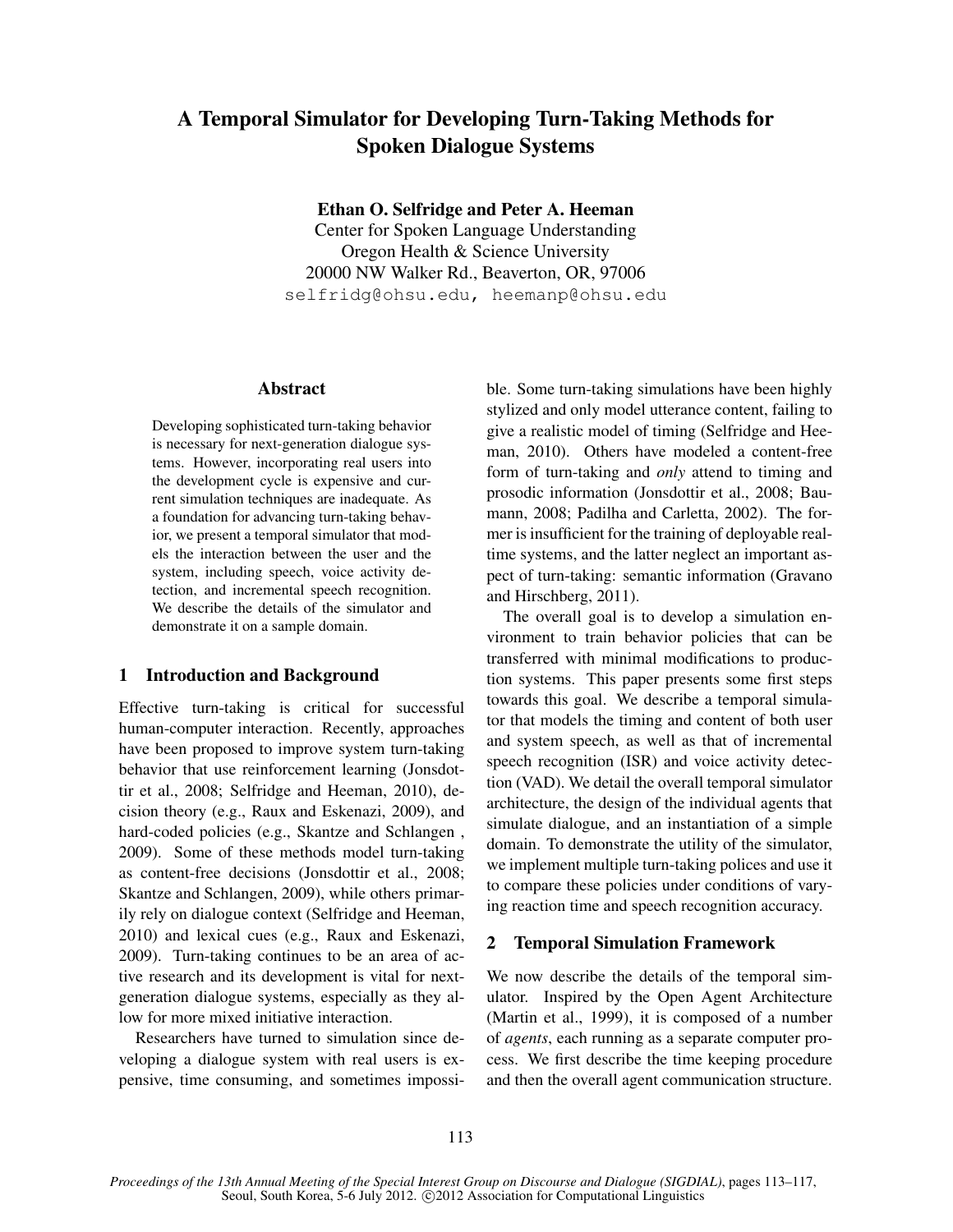Time Keeping: To provide a useful training environment, the simulator must realistically model, and run much faster than, 'real-time'. To do this, the simulator keeps an internal clock that advances to the next time slice when all agents have been run for the current time slice. This structure allows the simulator to run far faster than 'real-time' while supporting realistic communication. This framework is similar to the clock cycle described by Padilha et al (2002).

Agent Communication: Agents use messages to communicate. Messages have three components: the addressee, the content and a time stamp. Time stamps dictate when the content is to be processed and must always be for a future, not the current, time slice, as the alternative would imply instantaneous communication and overly complicate the software architecture. A central hub receives all messages and passes them to the intended recipient agent at the appropriate time. At every slice, each agent runs two procedures: one that retrieves messages and one that can send messages. If there are multiple messages intended for the same time slice, the agent completely processes one before moving to the next.

### 3 Dialogue Simulator

We use the above temporal simulator to simulate dialogue. At present, we focus on dyadic interaction and have three agents that are run in a strict order at every time slice: User, ISR, and System. Time slices are modeled as 10 millisecond (ms) increments, as this is the time scale that speech recognizers run at.

In general, the User agent sends messages to the ISR agent that sends messages to the System agent. The System agent generally sends messages to both the User agent and the ISR agent. The behavior of all three agents rely on parameters (Table 1) that may either be set by hand or estimated from data. The User and System agents have near identical construction, the primary difference being that the System can misunderstand User speech.

User and System Design: Agent speech is governed by a number of timing parameters. The *Take-Turn* parameter specifies when the agent will begin speaking the selected utterance. The agent gets the first word of the utterance, sets the *Word Length* parameter, and "begins" to speak by sending a speech event message. The agent outputs the word after the specified *Word Length*, and sets the *Inter-Word Pause* parameter that governs when the next word will begin. When the agent completes the utterance, it waits until a future time slice to start another (as governed by the *Inter-Utterance Pause* parameter). However, if the listening agent interrupts mid-utterance, the speaking agent stops speaking and will not complete the utterance. Any dialogue agent architecture can be used, providing the input and output fit with the above specifications.

ISR Design: The ISR agent works as both an Incremental Speech Recognizer and a VAD. We currently model uncertainty in recognition but not in the VAD, though this is certainly a plausible and worthwhile addition. When the ISR agent receives the speech event from the User, it sets the VAD *Speech Start* parameter that models lag in speech detection, and the *Speech End (no word)* parameter that models situations where the user starts speaking but stops mid-word and produces an unrecognizable sound. When the word is received from the User, the *Speech End (word)* parameter is set and a partial phrase result is generated based on the probability that the word will be correctly recognized. This probability is then used as the basis for a confidence score that is packaged with the partial phrase result. A *Recognition Lag* parameter governs the time between User speech and the output of partial phrase results to the System. The form of ISR we model recognizes words cumulatively (see Figure 1 for an example) though the confidence score, at present, is only for the newly recognized word. The recognizer will continue to output partials from User words until the User stops speaking or the System sends a message to stop recognizing. One critical aspect of ISR which we are *not* modeling is partial instability, where partials are revised as recognition progresses. Partial instability is an area of active research (e.g. Baumann et al. 2009) and, while revisions may certainly be modeled in the future, we chose not to for simplicity's sake. We feel that, at present, the *Recognition Lag* parameter is sufficient to model the time for a partial to become stable.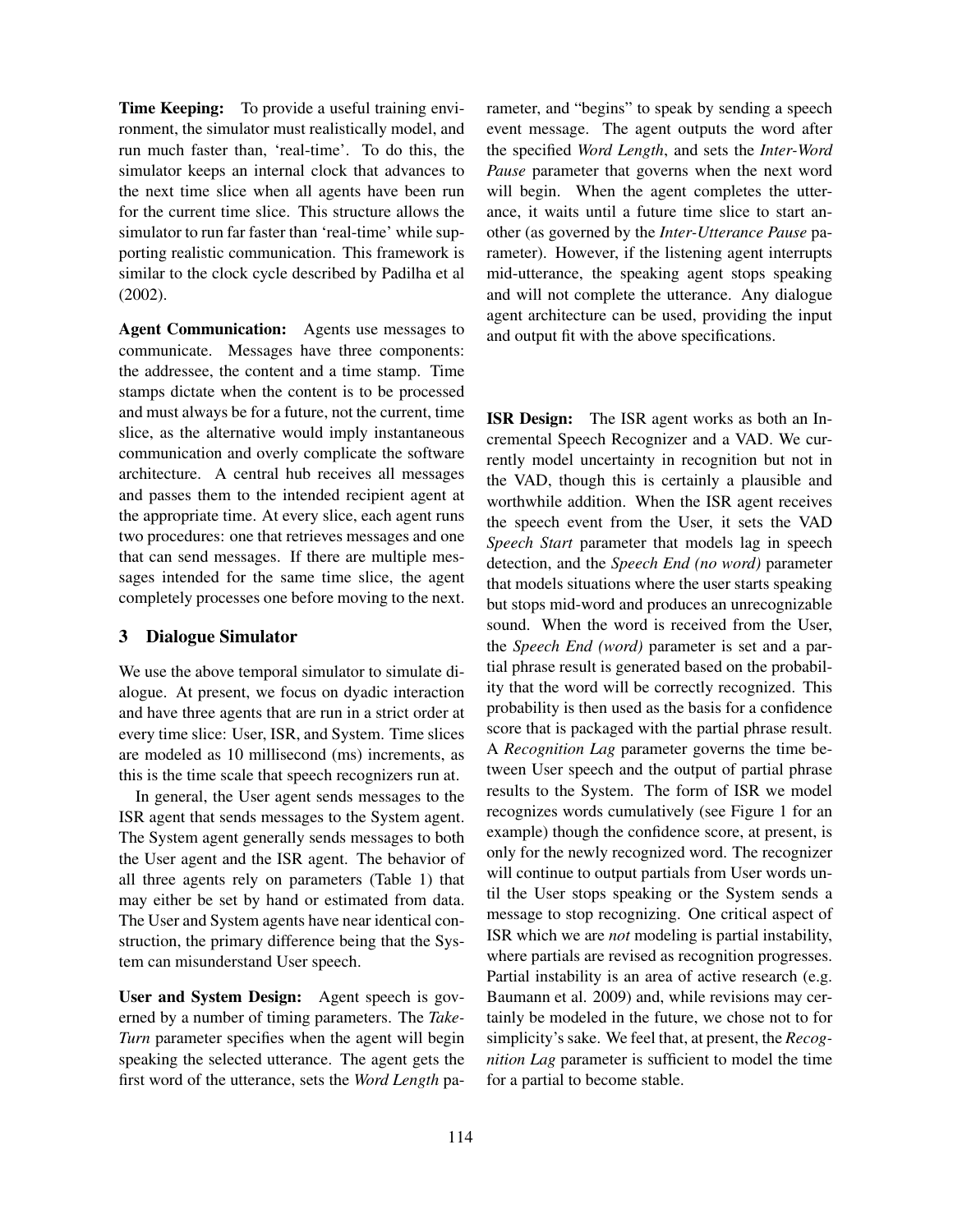| Table 1: Parameters and demonstration values (ms) |  |  |  |  |  |
|---------------------------------------------------|--|--|--|--|--|
|---------------------------------------------------|--|--|--|--|--|

| <b>Conversant Agents</b> |                            |  |  |  |  |  |  |
|--------------------------|----------------------------|--|--|--|--|--|--|
| Inter-Word pause (Usr)   | $\mu = 200, \sigma = 100$  |  |  |  |  |  |  |
| Inter-Word pause (Sys)   | 100                        |  |  |  |  |  |  |
| Inter-Utt. pause         | $\mu = 1000, \sigma = 500$ |  |  |  |  |  |  |
| Word Length              | 400                        |  |  |  |  |  |  |
| Take-Turn (Usr)          | 500/200                    |  |  |  |  |  |  |
| Take-Turn (Sys)          | 750/100                    |  |  |  |  |  |  |
| <b>ISR</b> Agent         |                            |  |  |  |  |  |  |
| Recog. Acc.              | variable                   |  |  |  |  |  |  |
| Recog. Lag               | 300                        |  |  |  |  |  |  |
| VAD                      |                            |  |  |  |  |  |  |
| Speech Start             | 100                        |  |  |  |  |  |  |
| Speech End (word)        | 200                        |  |  |  |  |  |  |
| Speech End (no word)     | 600                        |  |  |  |  |  |  |

### 4 Simulation demonstration

We now demonstrate the utility of the temporal simulator by showing that it can be used to evaluate different turn-taking strategies under conditions of varying ASR accuracy. This is the first step before using it to train policies for use in a live dialogue system.

For this demonstration the conversant agents, the System and User, are built according to the Information State Update approach (Larsson and Traum, 2000), and perform an update for every message associated with the current time slice. The conversant agents are identical except for individual rule sets. Four types of rule sets are common across conversant agents: UNDERSTANDING rules, that update the IS using raw message content; DELIBERA-TION rules, that update the IS by comparing new information to old; UTTERANCE rules, that select the next utterance based on dialogue context; and TURN

| Figure 1: Sample dialogue with timing information |  |  |  |  |  |  |
|---------------------------------------------------|--|--|--|--|--|--|
|                                                   |  |  |  |  |  |  |

|        | 0 secs 0.5       | 1         | 1.5 | $\overline{2}$ | 2.5  | 3 | 3.5     | 4                                  | 4.5               | 5 |
|--------|------------------|-----------|-----|----------------|------|---|---------|------------------------------------|-------------------|---|
| User:  | ____<br>___<br>5 | 3<br>0    |     |                |      |   | —<br>no | ╌<br>$\overline{\phantom{0}}$<br>5 | ÷                 |   |
| VAD: _ |                  |           |     |                |      |   |         |                                    |                   |   |
| ISR:   |                  | 0.85<br>5 | 51  | 0.75<br>513    | 0.89 |   |         |                                    | 1.0<br>no<br>---- |   |
| Sys:   |                  |           |     | Ok             | 5    |   |         |                                    |                   |   |

rules, that select the time to begin the new utterance by modifying the *Take Turn* parameter. Rule sets are executed in this order with one exception. After the UNDERSTANDING rules, the System agent has AC-CEPTANCE rules that use confidence scores to decide whether to understand the recognition or not.

Temporal Simulation Example: We constructed a simple credit card domain, similar to Skantze and Schlangen (2009), where the User says four utterances of four digits each. The System must implicitly confirm every number and if it is correct, the User continues. $<sup>1</sup>$  It can theoretically do this at any</sup> time, immediately after the word is recognized, after an utterance, or after multiple utterances. If the system says a wrong number the User interrupts the System with a "no" and begins the utterance again. The System has a Non-Understanding (NU) confidence score threshold set at 0.5. After an NU, the System will not understand any more words and will either confirm any digits recognized before the NU or, if there are no words to confirm, will say an NU utterance ("pardon?"). The User says "yes" to the final, correct confirmation. To maintain simplicity, "yes" and "no" are always accurate. If this were not the case, there would be a number of dialogues that were not successful. The User takes the turn in two ways. It either waits 500 ms after a System utterance to speak or interrupts 200 ms after the System confirms an misrecognized word, which is in line with human reaction time (Fry, 1975).

We implemented three different turn-taking strategies: two *Fixed* and one *Context-based*. Using the Fixed strategy the System either uses a *Slow* policy, waiting 750 ms after no user speech is detected, or a *Fast* policy, waiting only 100 ms. The Fast reaction time results in the System interrupting the User during an utterance when the inter-word pause becomes longer than 200 ms. This is because the VAD *Speech End* parameter is 100 ms and the System is waiting for 100 ms of silence *after Speech End*. The Slow reaction time results in far less interruptions. The Context-based turn-taking strategy uses the recognition score to choose its turn-taking behavior. The motivation is that one would want

<sup>&</sup>lt;sup>1</sup>Unlike an explicit confirmation ("I heard five. Is that right?"), an implicit confirm ("Ok, five") does not necessitate a strict "yes" or "no" response.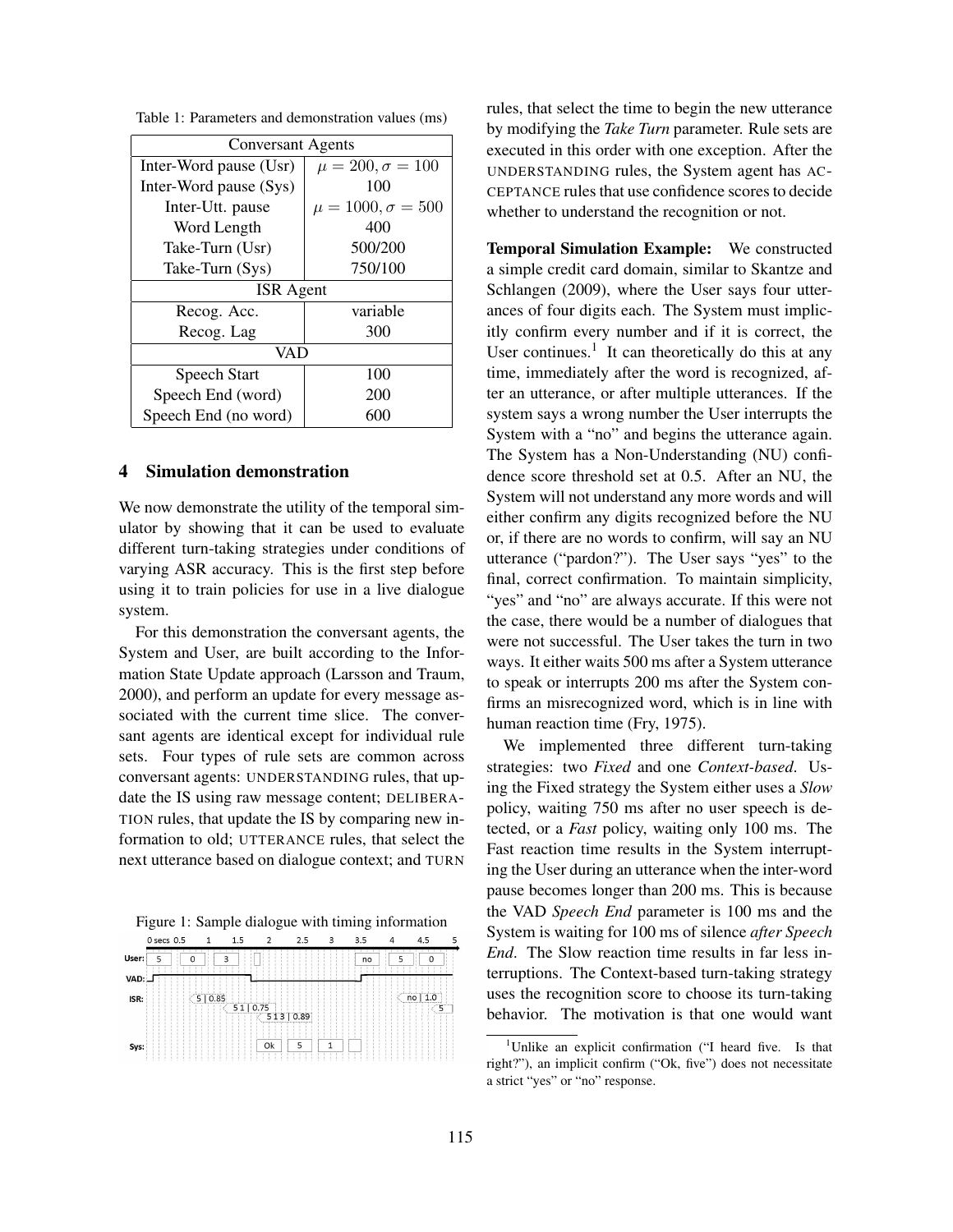



to confirm low-confidence recognitions sooner than those with high confidence. If any unconfirmed result has scores less than 0.8 then the System uses the Fast reaction time to try to confirm or reject as soon as possible. Alternatively, if the results all have high confidences, it can wait until a longer user pause (generally between utterances) by using the Slow reaction time. All parameter values are shown in Table 1.

Figure 1 shows a dialogue fragment of a System using the Context-based turn-taking policy. Numbers are used for the sake of brevity. The start of a box surrounding a word corresponds to when the Speech message was sent (from the User agent to the ISR agent) and the end of the box to when the word has been completed and recognition lag timer begins. The point of the ISR box refers to the time slice when the partial phrase result and score were sent to the System. Note how after the third User word the System interrupts to confirm the utterance, since the confidence score of a previous word dropped below 0.8. Also note how the User interrupts the System after it confirms a wrong number.

Comparing turn-taking policies: We evaluated the three (two Fixed and one Context-based) turntaking policies in two conditions of ASR accuracy: Low Error, where the probability of correctness was 95%; and High Error, where the probability of correctness was 75%. We compared the mean dialogue time (left Figure 2) and the mean number of interruptions per dialogue (right Figure 2). For dialogue time, we find that all turn-taking policies perform similarly in the Low Error condition. However, in the High Error condition the Slow reaction time performs much worse since it cannot address poor recognitions with the speed of the other two. For interruption, the Fast and Context-driven policies have *far* more than the Slow for the High Error condition. However, in the Low Error condition the Fast policy interrupts far more than the Context-driven. Given that natural behavior is one goal of turn-taking, interruption, while effective at handling High Error rates, should be minimized. The Context-based policy provides support for interruption when it is needed (High Error Condition) and reduces it when it is not (Low Error Condition). The other policies are either unable to interrupt at all (Slow), increasing the dialogue time, or due to a lack the flexibility (Fast), interrupt constantly.

# 5 Conclusion

We take the first steps towards a simulation approach that characterizes both the content of conversant speech as well as its timing. The temporal simulator models conversant utterances, ISR, and the VAD. The simulator runs quickly (100 times faster than real-time), and is simple and highly flexible. Using an example, we demonstrated that the simulator can help understand the ramifications of different turn-taking policies. We also highlighted both the temporal nature of turn-taking — interruptions, reaction time, recognition lag...etc. — and the content of utterances — speech recognition errors, confidence scores, and wrong confirmations. Plans for future work include adding realistic prosodic modeling and estimating model parameters from data.

#### Acknowledgments

We thank to the reviewers for their thoughtful suggestions and critique. We acknowledge funding from the NSF under grant IIS-0713698.